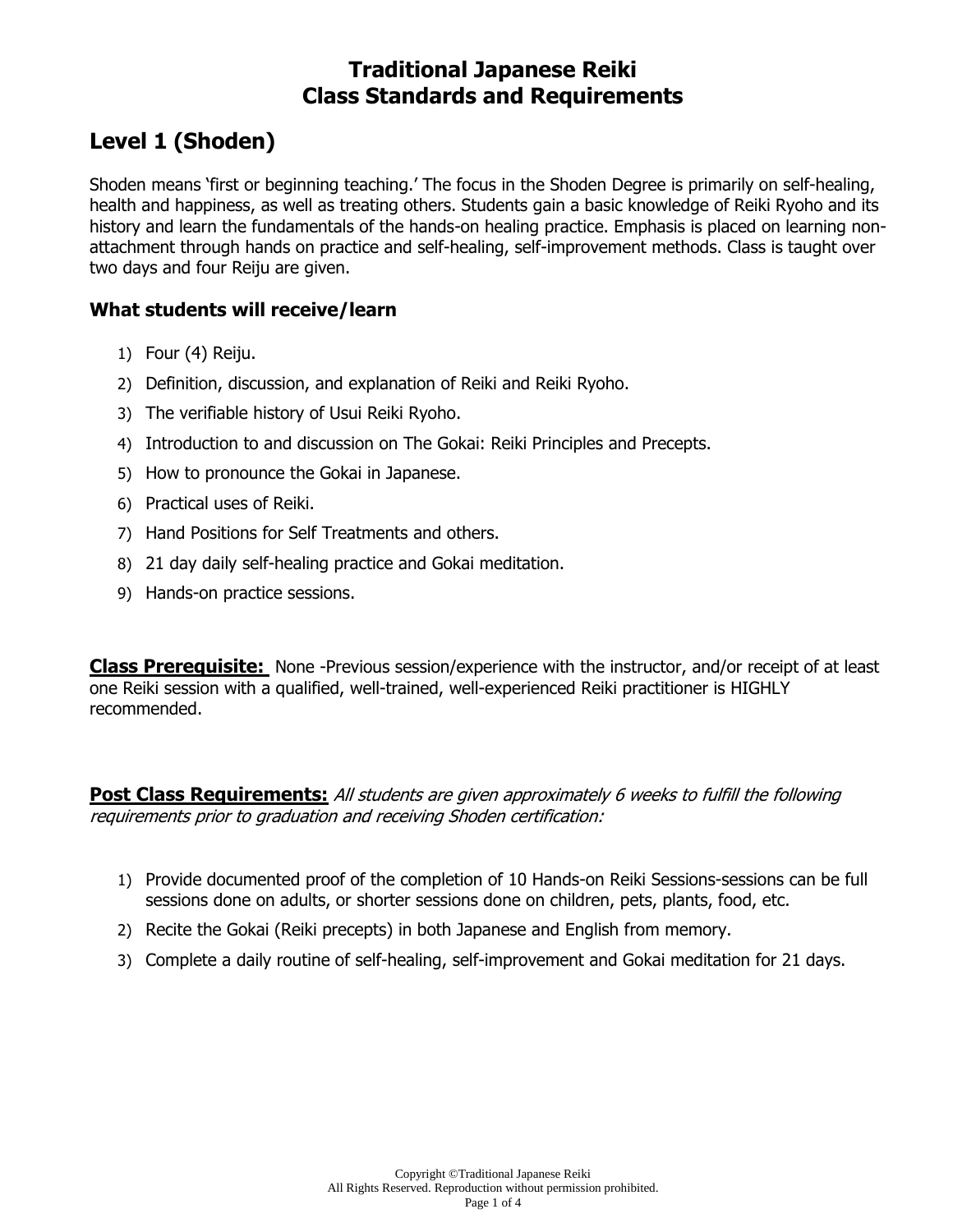# **Level 2 (Chuden)**

Chuden means 'middle' or 'intermediate' teaching. The focus of Chuden is on helping others through distant healing and to help the student become more aware of the concept of 'Non-duality', and of their connection to and impact upon the world around them. This is achieved through the practice in the use of shirushi (symbols) and jumon (mantras). This practice can enable the student to enhance their own energy levels and sensitivity. Three shirushi (symbols) are given and additional Japanese techniques are taught. Class is taught in one day and students receive four Reiju.

### **What students will receive/learn**

- 1) Four (4) Reiju.
- 2) The meanings, usage, and descriptions of three (of the four) Japanese shirushi (symbols) and their corresponding jumon (mantras).
- 3) Discussion on how the students may understand their connection to and impact upon people, nature, the environment, and the world around them.

## **Class Prerequisite:**

- 1) TJR graduate and certification in Shoden degree.
- 2) Additionally after certification in Shoden degree, a minimum practice period of 6 to 12 weeks using Shoden hands-on techniques is required before the student may continue on to Chuden degree.

**Post Class Requirements:** All students are given approximately 6 weeks to fulfill the following requirements prior to graduation and receiving Chuden certification:

- 1) Provide documented proof of the completion of 20 combination of 11 Distant Reiki Sessions and 9 Sessions using the Traditional Japanese Reiki Techniques.
- 2) Complete a daily routine of working with the shirushi and jumon for 21 days.
- 3) Complete a demonstrative and written test including drawing the shirushi and listing their jumon, definitions and uses from memory, as well as demonstrating 3 of the 9 Traditional Japanese Reiki Techniques.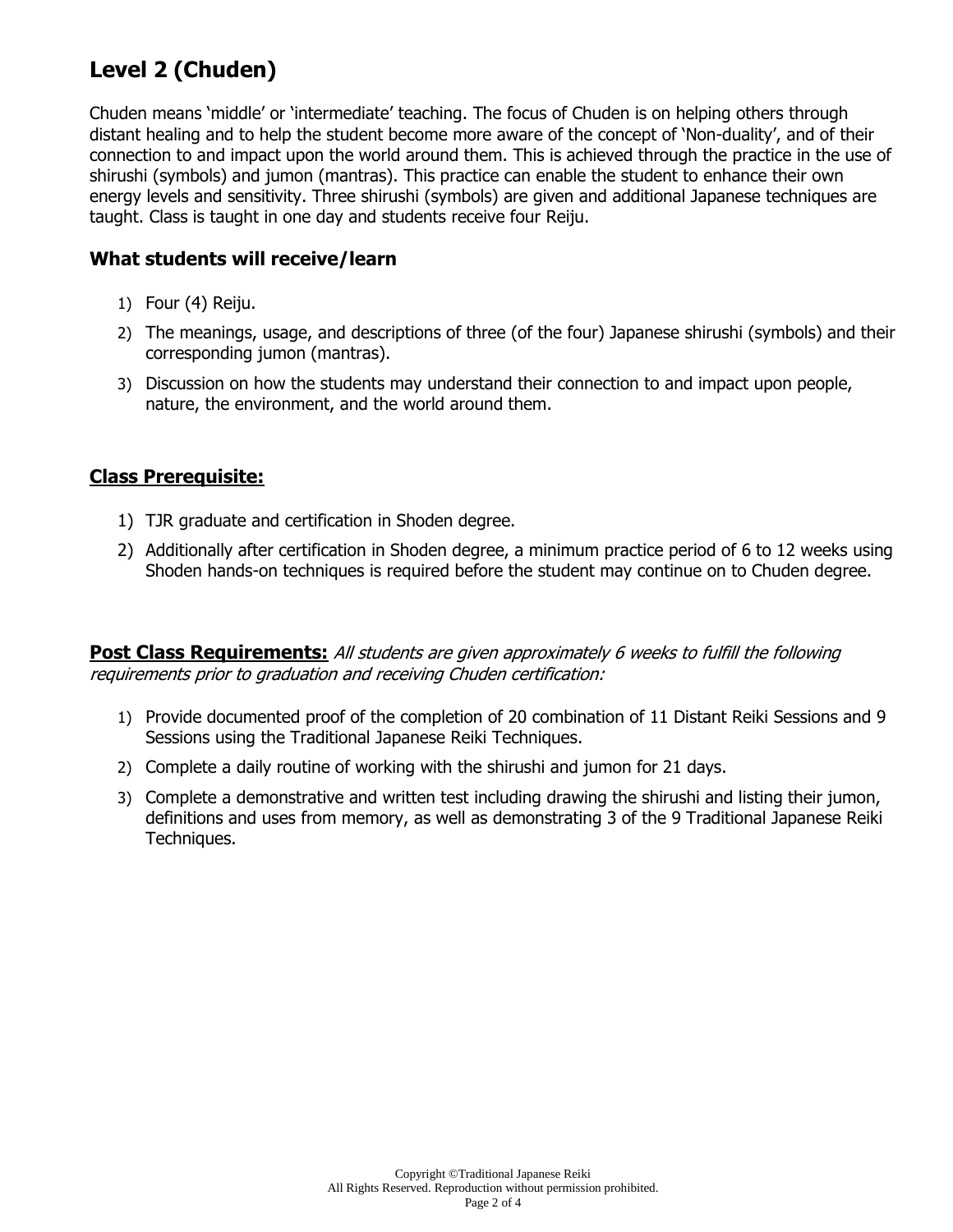# **Level 3 (Okuden)**

Okuden means 'deeper knowledge' or 'inner most'. The focus of this degree is on the spiritual practice of Reiki Ryoho. It is intended for Teacher candidates and/or Reiki practitioners who want to deepen their understanding of Reiki Ryoho and develop their inner growth. Students explore the inner teachings of Reiki Ryoho through spiritual cultivation and upliftment, and begin to tread on a spiritual path to Anshin ritsumei (inner peace) or Satori (enlightenment.) The fourth and final shirushi (symbol) is given along with instructions in its use and meaning. Class is taught over one day and students receive two Reiju.

### **What students will receive/learn**

- 1) Two (2) Reiju
- 2) Understanding the importance of 'Right Mind' in both our Reiki practice and daily lives.
- 3) The meaning, usage, and description of the fourth Japanese shirushi (symbol) and its corresponding jumon (mantra).
- 4) Techniques to help develop the students intuition, knowledge, skill, and understanding so that they may begin to tread on the spiritual path leading to 'Anshin Ritsumei,' or 'Satori' (enlightenment).

#### **Class Prerequisite:**

- 1) TJR graduate and certification in Chuden degree.
- 2) Additionally after certification in Chuden degree, a minimum practice period of 6 months using Chuden distant Reiki and Traditional Japanese Techniques is required before the student may continue on to Okuden degree.

**Post Class Requirements:** All students are given approximately 6 weeks to fulfill the following requirements prior to graduation and receiving Okuden certification:

- 1) Provide documented proof of the completion of combination of 15 Hands-on Reiki Sessions and combination 15 'Distant' Reiki sessions utilizing the fourth shirushi and Traditional Japanese Reiki techniques from Chuden class, in order to receive Okuden degree certification.
- 2) Complete a daily routine of working with the fourth shirushi and jumon and mindfulness techniques for 21 days.
- 3) Complete a demonstrative and written test including drawing the fourth shirushi and listing its jumon, definition and usage from memory.
- 4) Submit a written essay on the system, history, and explanation of Reiki and Reiki Ryoho, both as a hands-on technique and a spiritual practice.